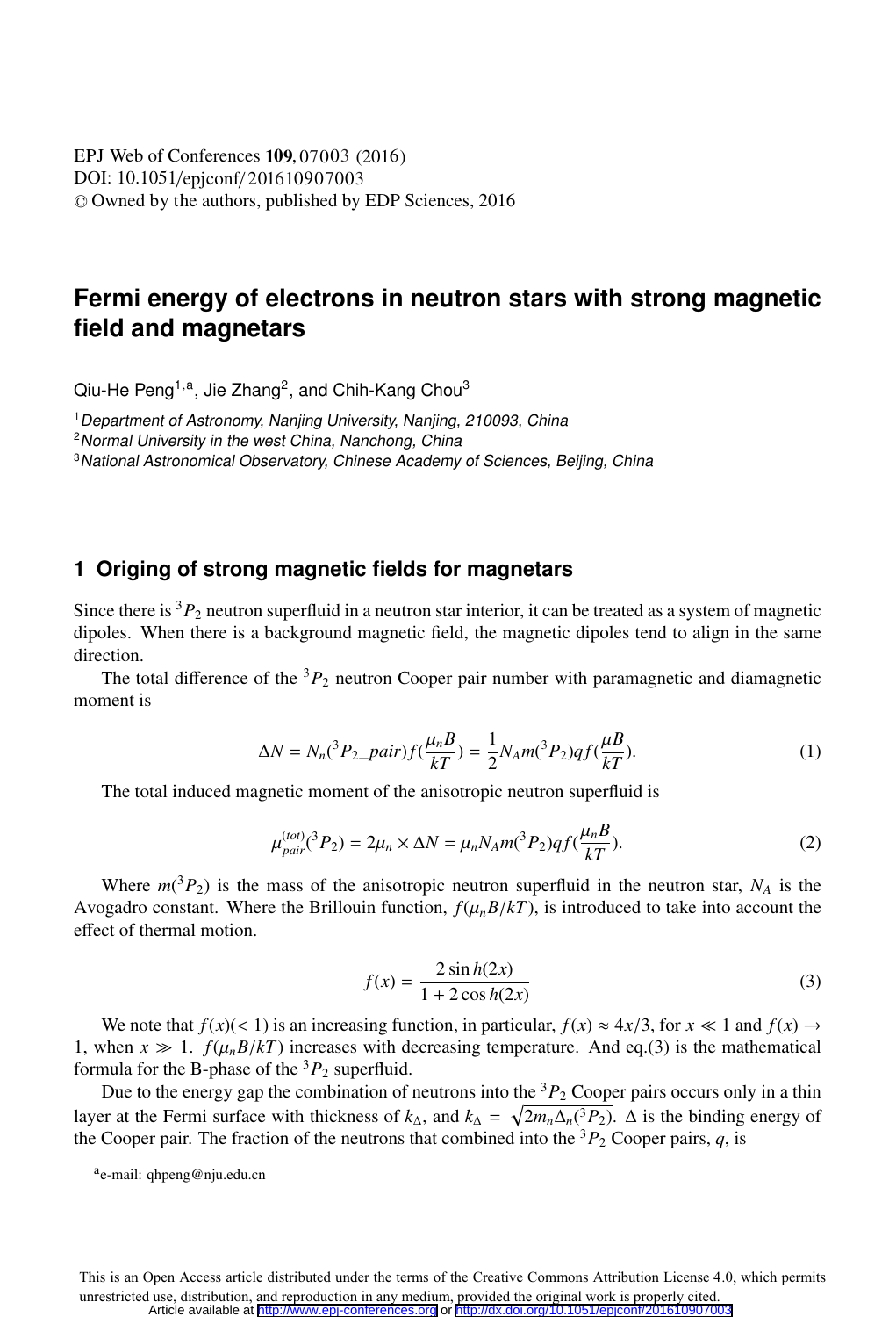$$
q = \frac{4\pi k_F^2 k_\Delta}{4\pi k_F^3 / 3} = 3\frac{k_\Delta}{k_F} = 3\left[\frac{\Delta_n(^3P_2)}{E_F(n)}\right]^{1/2} \tag{4}
$$

The magnetic moment with the dipolar magnetic field is  $|\mu_{NS}| = B_p R_{NS}^3/2$ (Shapiro and Teukolski,  $\Delta$ ). Here *R*, is the polar magnetic field strength while *R<sub>112</sub>* is the radius of the peutron star. The 1984). Here  $B_p$  is the polar magnetic field strength while  $R_{NS}$  is the radius of the neutron star. The induced magnetic field is then

$$
B^{(in)} = \frac{2\mu^{(tot)}\rho_{air}(^{3}P_{2})}{R_{NS}^{3}} = \frac{2\mu_{n}N_{A}m(^{3}P_{2})}{R_{NS}^{3}}qf(\frac{\mu_{n}B}{kT}).
$$
\n(5)

When the temperature is lower than  $10<sup>7</sup>$  K, the strong magnetic fields of the magnetars may originate from the induced magnetic moment of the  ${}^{3}P_{2}$  neutron Cooper pairs in the anisotropic neutron superfluid. And this gives an intuitive interpretation of the existence of strong magnetic field for magnetars.

### **2 The Fermi energy of electrons in neutron stars with a strong magnetic field**

The energy of free electrons moving in the direction perpendicular to a strong magnetic field (MF) is quantized or discrete according to the idea of Landau quantization. The energy of an electron in intense MF can be expressed as follows:

$$
E^2 = m_e^2 c^4 + p_z^2 c^2 + p_\perp^2 c^2,
$$
\t(6)

where  $p<sub>z</sub>$  and  $p<sub>⊥</sub>$  denote the momentum of electron along and perpendicular to the magnetic field respectively. For a given  $p_z$  (it may take a continuous variation),  $p_\perp$ , takes the quantized values:

$$
\left(\frac{p_{\perp}}{m_{e}c}\right)^{2} = (2n + 1 + \sigma)b, \ b = \frac{B}{B_{cr}},\tag{7}
$$

 $B_{cr} = m_e^2 c^3/e = 4.414 \times 10^{13}$  is the critical magnetic field [1], n and  $\sigma$  are the quantum numbers<br>Landau level and electron spin respectively,  $n = 0, 1, 2, 3, \quad \sigma = -\frac{1}{2}$  for  $n = 0$ , and  $\sigma = +\frac{1}{2}$  for for Landau level and electron spin respectively.  $n = 0, 1, 2, 3...$ ,  $\sigma = -\frac{1}{2}$  for  $n = 0$ , and  $\sigma = \pm \frac{1}{2}$  for  $n > 1$ . For a Boltzmann gas, we have  $\sigma$ , a) the quantum numbers of I andau level, n tend to infinity  $n \geq 1$ . For a Boltzmann gas, we have : a) the quantum numbers of Landau level, n, tend to infinity; b) the probability for an electron, at a high energy level, in a strong magnetic field, will be very small because it is proportional to the Boltzmann factor  $\exp\{-\left(\frac{E}{kT}\right)\}\left(\left(\frac{E}{kT}\right) \gg 1\right)$ , and it can be negligible. For simplification, we can assume that the free electrons whose motion is perpendicular to the magnetic field are almost completely concentrated to a few lowest energy levels  $(n = 0, 1, 2, 3)$ .

However, for a complete degenerate electron gas in neutron stars (and white dwarfs) with a strong magnetic field, the proprieties are different. The Fermi sphere in a weak magnetic field, however, will be shaped into a Landau column in a strong magnetic field. In the x-y plane perpendicular to the magnetic field, electrons are populated in the discrete Landau levels, although  $p<sub>z</sub>$  changes continuously. For a given *pz*there is a maximum orbital quantum number ( or Landau level number )  $n_{max}(p_z, b, \sigma)$ (Fig.1).

$$
n_{max}(p_z, b, \sigma = +1) \approx n_{max}(p_z, b, \sigma = -1) = n_{max}(p_z, b) = Int\left\{\frac{1}{2b}\left[\left(\frac{E_F}{m_e c^2}\right)^2 - 1 - \left(\frac{p_z}{m_e c}\right)\right]\right\}.
$$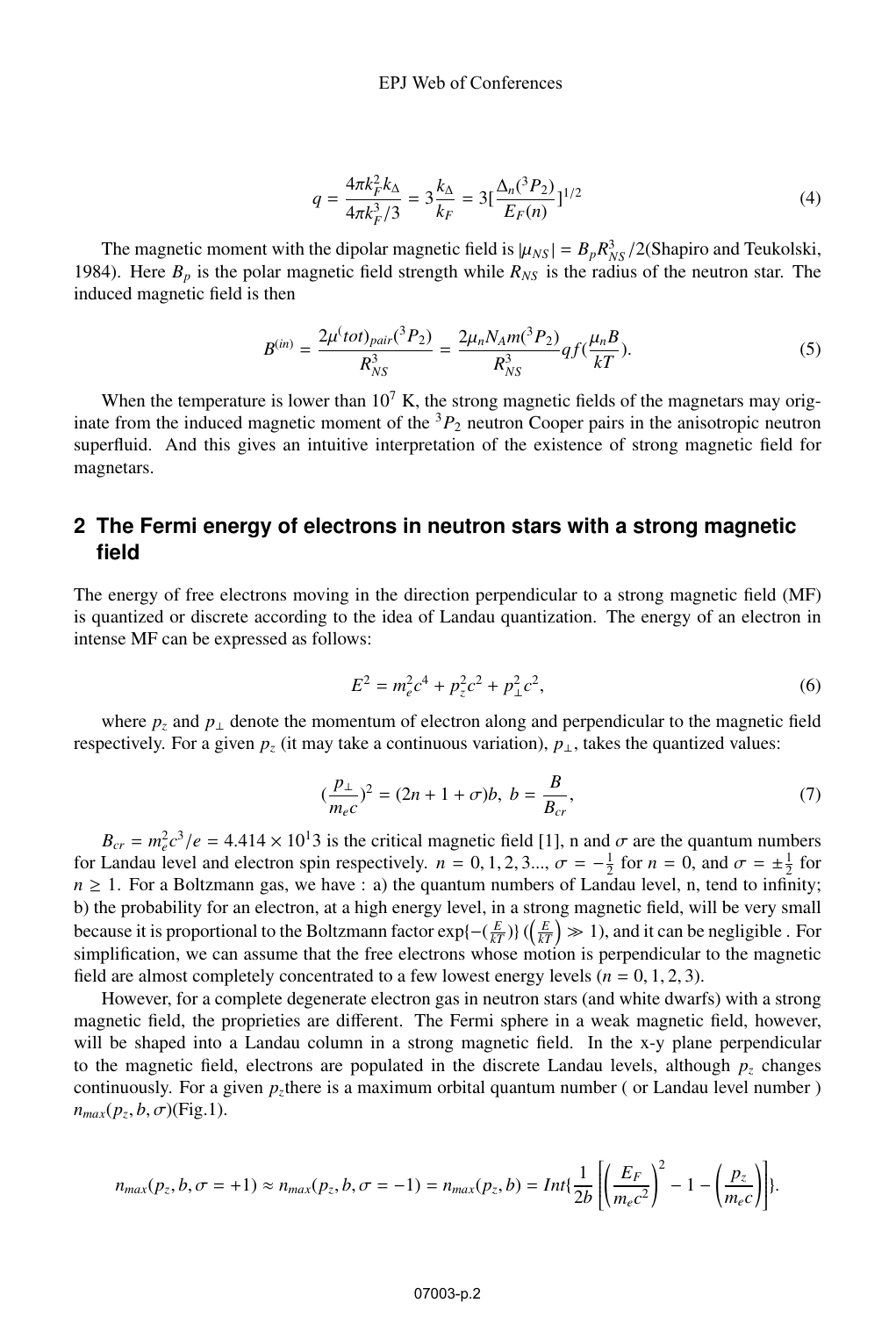#### OMEG2015



#### Electron population in strong magnetic field

Figure 1. The Landau column in a strong magnetic field for a complete degenerate electron gas.

The maximum number,  $n_{max}(p_z, b)$ , is smaller for a strong magnetic field. When  $B \gg B_{cr}$  or  $b \gg 1$ , the Landau column becomes a very long, narrow cylinder along the magnetic field, and the overwhelming majority of electrons congregate in the lowest levels,  $n_L = 0, 1$ , etc. According to the Pauli exclusion principle, for a given number density of electrons in the interior of neutron stars, the stronger the magnetic field, the fewer the number of states occupied by electrons across the magnetic field,. Therefore, the maximum momentum along the magnetic field  $p_z(max)$  would increase with increasing magnetic field, and Fermi energy of electrons would also increase, where the relation  $p_z(max) \approx p_F \approx E_F(e)/c$  for ultra-relativistic electrons is used[1,2]. Consequently, the stronger the magnetic field, the higher the Fermi energy of electrons.

Unfortunately, we are surprised to find that the generally accepted idea is just on the contrary, namely, "the stronger the magnetic field, the lower Fermi energy of electrons". Most seriously, this popular idea has been propagated in many papers for more than four decades, e.g. refs.[2-5]. In view of the importance of this relevant issue, we endeavor to solve this dilemma.

### **3 A serious error in some statistical physics textbooks**

We find that in almost all the literatures directly or indirectly cite the internationally popular classic statistical physics textbooks (see e. g., Refs [6] and [7]), however, in which the calculation of electronic micro state number density for a strong magnetic field is not correct. In those statistical physics textbooks, the authors used the following method to calculate the statistical weight (degeneracy) of the Landau level n: In the interval of momentum  $p_z \rightarrow p_z + dp_z$  along the magnetic field direction, the possible microscopic state number density for the electron gas is  $N_{phase}(p_z) = h^{-2} \int d\rho_x dp_y =$ <br> $h^{-2} \left( \frac{2 \gamma n + 1}{\rho_x^2} \right)$  $h^{-2}\pi(p_\perp^n)^{n+1} = 4\pi m\mu_B B/h^2$ . This method of calculating the microscopic state number for the level  $(n+1)$  in the plane perpendicular to magnetic field is essentially equal to the area of the torus from  $(n+1)$  in the plane perpendicular to magnetic field is essentially equal to the area of the torus from n to (n+1). However, this is obviously inconsistent with the important concept of Landau orbital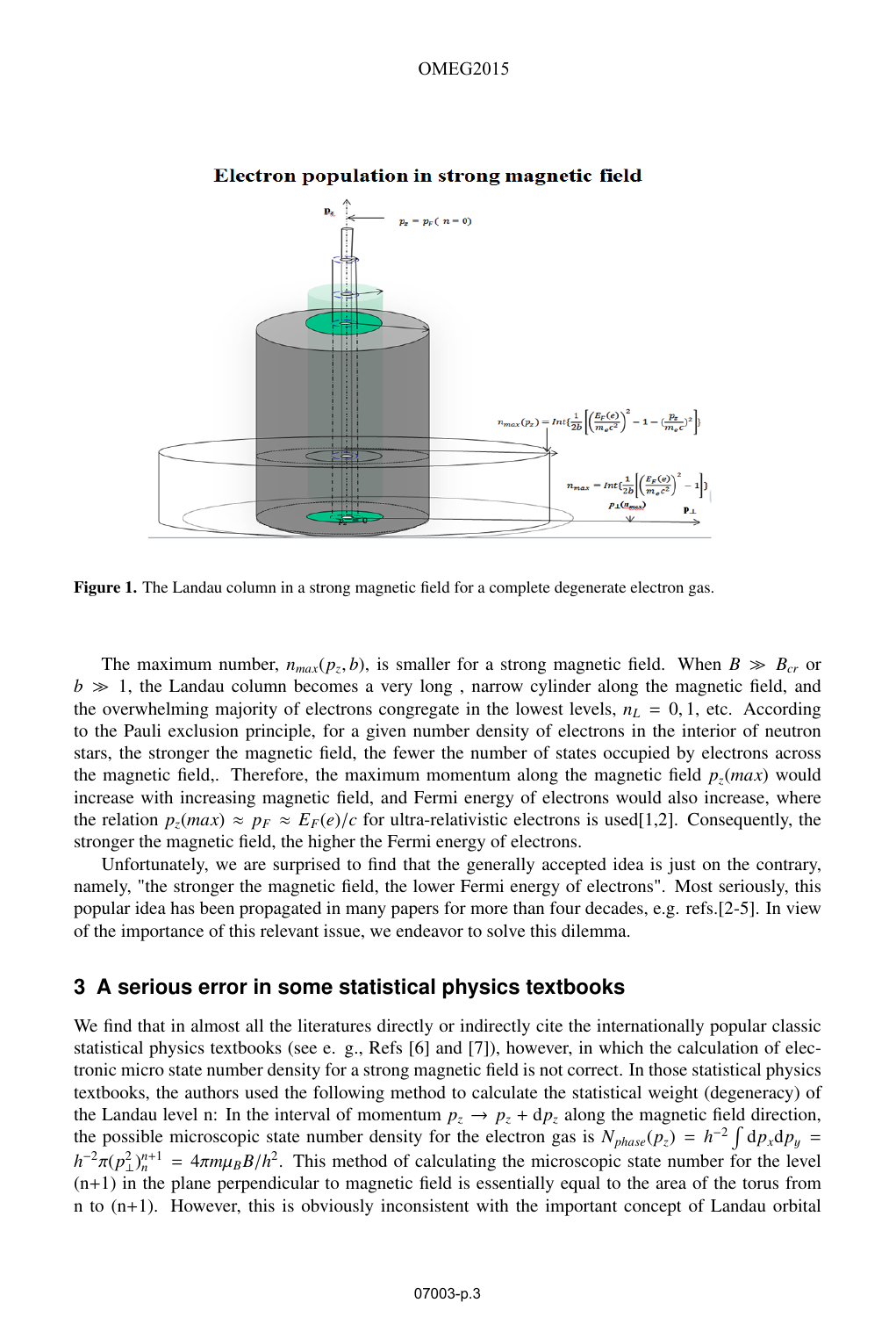quantization in a strong magnetic field. Really no quantum states between  $p_{\perp}(n) \rightarrow p_{\perp}(n+1)$  in the momentum space are allowed. Therefore the method used in these statistical physics textbooks as elaborated above is inappropriate and this is just the basic reason for the dilemma.

In order to see the inconsistency of the treatment for the usual approach, we briefly mention the relevant steps. The incorrect result from the textbooks is the same as Landau's conclusion for the non-relativistic case [1]. When this result is extended to calculate the number of microscopic states for almost completely degenerate electron gas in the neutron stars, it leads to the popular result: the electron Fermi energy decreases with increasing magnetic field. The reason is as follows: the number density of microscopic states is  $N_{phase} = \int_0^{p_F} N_{phase}(p_z) dp_z = \frac{e}{4\pi\hbar^2} \frac{E_F}{c^2}$ , by using the conventional method of statistical physics. According to the Pauli Exclusion Principle, the number density of method of statistical physics. According to the Pauli Exclusion Principle, the number density of microscopic states is equal to electrons number density in a complete degenerate electron gas,  $N_{phase}$  $n_e = N_A \rho Y_e$ , where  $Y_e$  and  $\rho$  are electron fraction (5-8%) and mass density. This derivation implies the inevitable conclusion:  $E_F(e) \propto B^{-1}$ .

Unfortunately, this incorrect result has been used by many authors in the last four decades. For example, In the Page 12 of Ref. [2], authors clearly cited the result of the statistical physics textbooks edited in 1965. Many relevant papers directly or indirectly cited reference [3] as a starting point since 1991. In fact, all the theories so far have not been tested by astronomical observations yet, and it is especially difficult to explain the observed phenomena of magnetars or neutron stars with strong magnetic field by their theories.

## **4 Magnetic field dependence of the Fermi energy for relativistic electrons: Our method and results**

To re-examine the method of calculating the microscopic state number density for the electrons in strong magnetic fields, we introduce the Dirac -δ function to rigorously describe the Landau orbital quantization in the direction perpendicular to the magnetic field.

The following formulae (4) is valid when the magnetic field stronger than the Landau critical value,  $B \geq B_{cr}$ . The total number density for the electrons in a strong magnetic field is given by

$$
N_{phase} = 2\pi \left(\frac{m_e c}{h}\right)^3 \times \int_0^{\frac{p_F}{m_e c}} d\left(\frac{p_z}{m_e c}\right)^{n_{max}(p_z, b, \sigma)} g_n \int_0^{\frac{p_F}{m_e c}} \delta\left[\left(\frac{p_\perp}{m_e c} - \sqrt{2(n + \frac{1}{2} + \sigma)b}\right)\right] \left(\frac{p_\perp}{m_e c}\right) d\left(\frac{p_\perp}{m_e c}\right). \tag{8}
$$

Where  $g_n$  is the degeneracy of electron spin.  $g_0$  for n=0, and  $g_n = 2$  for  $n \ge 1$ .

After a simple calculation,  $N_{phase} = \frac{\pi^2}{4b}(\frac{m_ec}{h})^3(\frac{E_F}{m_ec})^4$ , where  $(\frac{h}{m_ec}) = \lambda_e$  is the Compton wavelength of electrons. According to the Pauli Exclusion Principle, the number of microscopic states in the unit volume is equal to the number density of completely degenerate electrons, i.e.,  $N_{phase} = n_e = N_A \rho Y_e$ , consequently we obtain

$$
E_F(e) \approx 42.9 \left(\frac{Y_e}{0.05}\right)^{1/4} \left(\frac{\rho}{\rho_n u c}\right)^{1/4} \left(\frac{B}{B_{cr}}\right)^{1/4} \text{ MeV} \quad (B \ge B_{cr}).\tag{9}
$$
  
This means that the Fermi energy of the relativistic electrons in strong magnetic fields is propor-

tional to the one forth power of the field strength.

### **5 A physical mechanism of high x-ray luminosity for magnetars**

In terms of our new result of the Fermi energy with a strong magnetic field, eq.(9), we can easily explain the physical origin for high x-ray luminosity for magnetars. The main idea is as follows: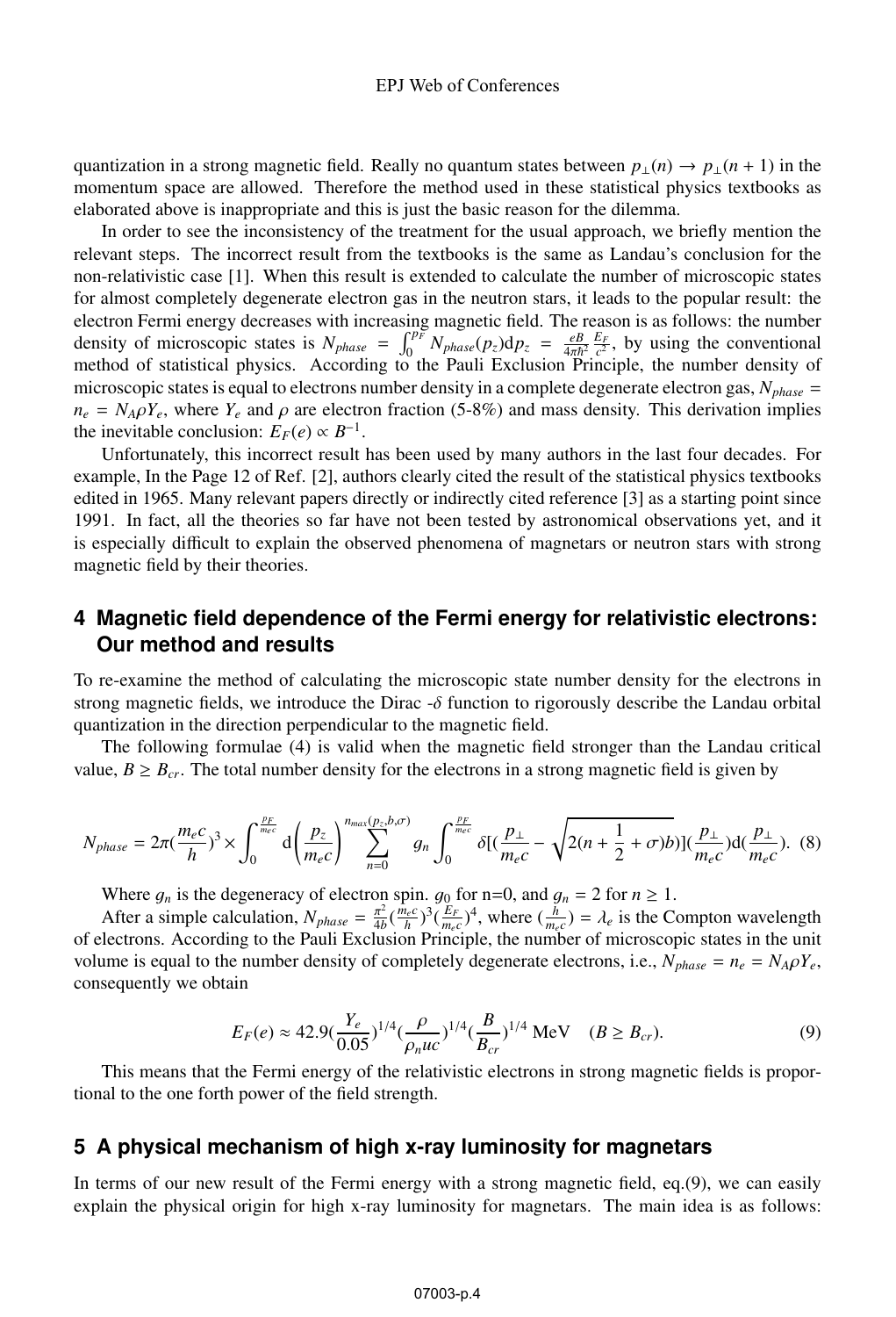#### OMEG2015

since the magnetic fields in magnetars are much stronger than that of the critical magnetic field, , the Fermi energy of the electrons in magnetars is very high. According to Eq.(9), if the Fermi energy of the electrons significantly exceeds that of the neutrons  $(E_F(n) > 60 \text{ MeV})$ , electrons can be captured by the protons near the proton Fermi surface leading to the production of neutrons(i.e., *e*<sup>−</sup> + *p* → *n* +  $\nu_e$ ). The resulting energy of the outgoing neutrons ( > 60 MeV) is much higher than the binding energy of the <sup>3</sup>*P*<sup>2</sup> neutron Cooper pair (0.05MeV) for the anisotropic superfluid region in a neutron star interior . The outgoing neutrons may destroy <sup>3</sup> $P_2$  neutron Cooper pair by strong nuclear interactions,  $(n + (n \uparrow, n \uparrow)) \rightarrow n + n + n)$ . We note that the binding energy of  ${}^{3}P_{2}$  neutron Cooper pair is compensated by the energy of the outgoing neutron.

When the Cooper pairs are destroyed, the spin of the two neutrons that form the  ${}^{3}P_{2}$  neutron Cooper pairs is no longer parallel (they are in the state of random thermal motion and chaotic). The magnetic moments of the  ${}^{3}P_{2}$  neutron Cooper pairs, which is twice of the neutron anomalous magnetic moment,  $2\mu_n$ , would disappear, and then the induced magnetic moment generated by the <sup>3</sup> $P_2$  Cooper pair also disappear. The magnetic moments of the  ${}^{3}P_{2}$  neutron Cooper pairs have the tendency to the reverse direction of the magnetic field. The energy of the magnetic moments,  $2\mu_n B$ , could be transformed into the chaotic thermal energy when the destruction of the Copper pairs takes place. The heat released by each <sup>3</sup> $P_2$  neutron Cooper pair is  $kT = 2\mu_n B \approx 10B_{15}$  keV, where  $B_{15} = B/10^{15}$  gauss. The thermal energies then become the origin of the x-ray radiation for the magnetars. If the entire  ${}^{3}P_{2}$ neutron Cooper pairs are destroyed, the total energy released is  $E = qN_A m(^3P_2) \times 2\mu_B B \approx 1 \times 10^{47} \frac{m(^3P_2)}{0.1 m^3}$ ergs, where  $m(^3P_2)$  is the total mass of the superfluid region with anisotropic  $^3P_2$  neutrons, and q is the ratio of the number of neutron in  ${}^{3}P_2$  Cooper neutron pairs to the total number of neutron in the superfluid region (about 8.7%)[8]. According to the current x-ray observations ( $L_X \sim 10^{34} - 10^{36}$  erg s<sup>−1</sup>), the duration of the magnetic star activity can be maintained for  $\sim 10^4 - 10^6$  yrs.

We calculate in detail the x-ray luminosity of magnetars in terms of the electron capture process, and make comparison with the observations. We note that up to now, there is no other known theoretical models that can fully delineate the observed high x-ray luminosities of the magnetars. However, using the physical mechanism we proposed, the theoretical prediction is basically consistent with the observed data of x-ray luminosities for magnetars [9] (Fig.2).



**Figure 2.** Comparing the observed magnetar  $L_X$  with the calculations: Red cycle-SGR; Blue cycle-AXP. Some accretion have detected for the left three AXP.